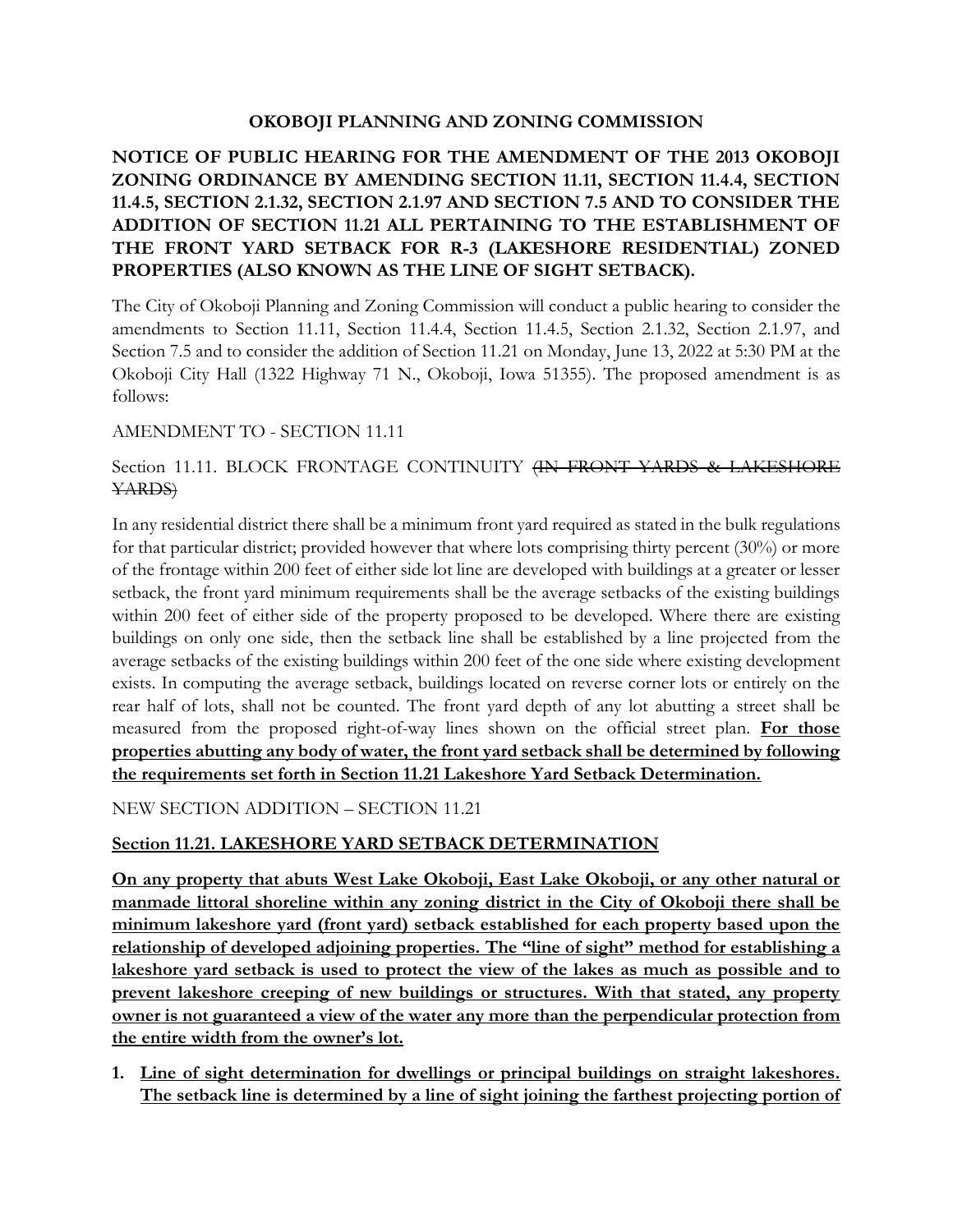**the building (closest point of the principal dwelling or building to the ordinary high water mark) of the nearest building on either side of the subject property. In most cases, the farthest projecting portion of the building will be the overhangs. Existing steps, decks, railing, patios or other non-permanent ancillary structures or attachments shall not be used in determining the line of sight. In any instance, no such building or permanent structure shall be permitted to be built closer than 35 feet from the ordinary high water mark.**

**2. Line of sight determination for dwellings or principal buildings on a curved shoreline or a point of a curved shoreline. When a new structure is to be built on a lakefront of a shoreline point, outside curve, or other curve the line of sight determination shall be made by extending the sight lines from the farthest projecting portion of the building (closest point of the principal dwelling or building to the ordinary high water mark) of the two nearest building on either side of the subject property. In most cases, the farthest projecting portion of the building will be the overhangs. Existing steps, decks, railing, patios or other non-permanent ancillary structures or attachments shall not be used in determining the line of sight. In any instance, no such building or permanent structure shall be permitted to be built closer than 35 feet from the ordinary high water mark.**

## AMENDMENT TO – SECTION 11.4.4

Patios, paver patios, or other hard surfaced, pervious surfaced, or impervious surfaced areas shall conform to the required setbacks in all yard areas except for patios within R-1 and R-2 zoning **patios in all residentially zoned** districts may encroach 10' into any required front or rear yard. A patio, pervious or impervious, shall not encroach **any further than 10'** within the front yard (lakeside) within a R-3 zoning district. Impervious patios and other hard surfaced areas shall not constitute open space.

#### AMENDMENT TO – SECTION 11.4.5

Decks of any height, including ground level decks, shall conform to required setbacks in all yard areas except for decks within **a residentially zoned district** R-1 and R-2 zoning districts may encroach 10' into any required front or rear yard. Retractable roofs or roll up awning covers over an open unenclosed deck shall be treated as a temporary cover and will be permitted to be located over such open unenclosed deck. A deck shall not encroach within the front yard (or lakeside) within a R-3 zoning district. Decks shall not constitute open space. **Pergolas or any other "open" roofed structure, including permanent fabric covers or soft roofs (not including retractable or roll up awning type covers), which are constructed, erected, or located above an open unenclosed deck shall be treated the same as a permanent roofed structure and shall comply.**

AMENDMENT TO – SECTION 2.1.32

32. DECK: An elevated structure made up of cement, asphalt, or wood that exceeds the height limitations of a patio shall be considered a deck and will be considered part of the principle dwelling. A deck therefore will be required to fall within all setback requirements and will require a building permit. **A non-roofed elevated structure projecting from the front, side, or rear wall of a building. Decks will be considered part of the principal structure unless otherwise mentioned in this ordinance. A deck will require a zoning permit.**